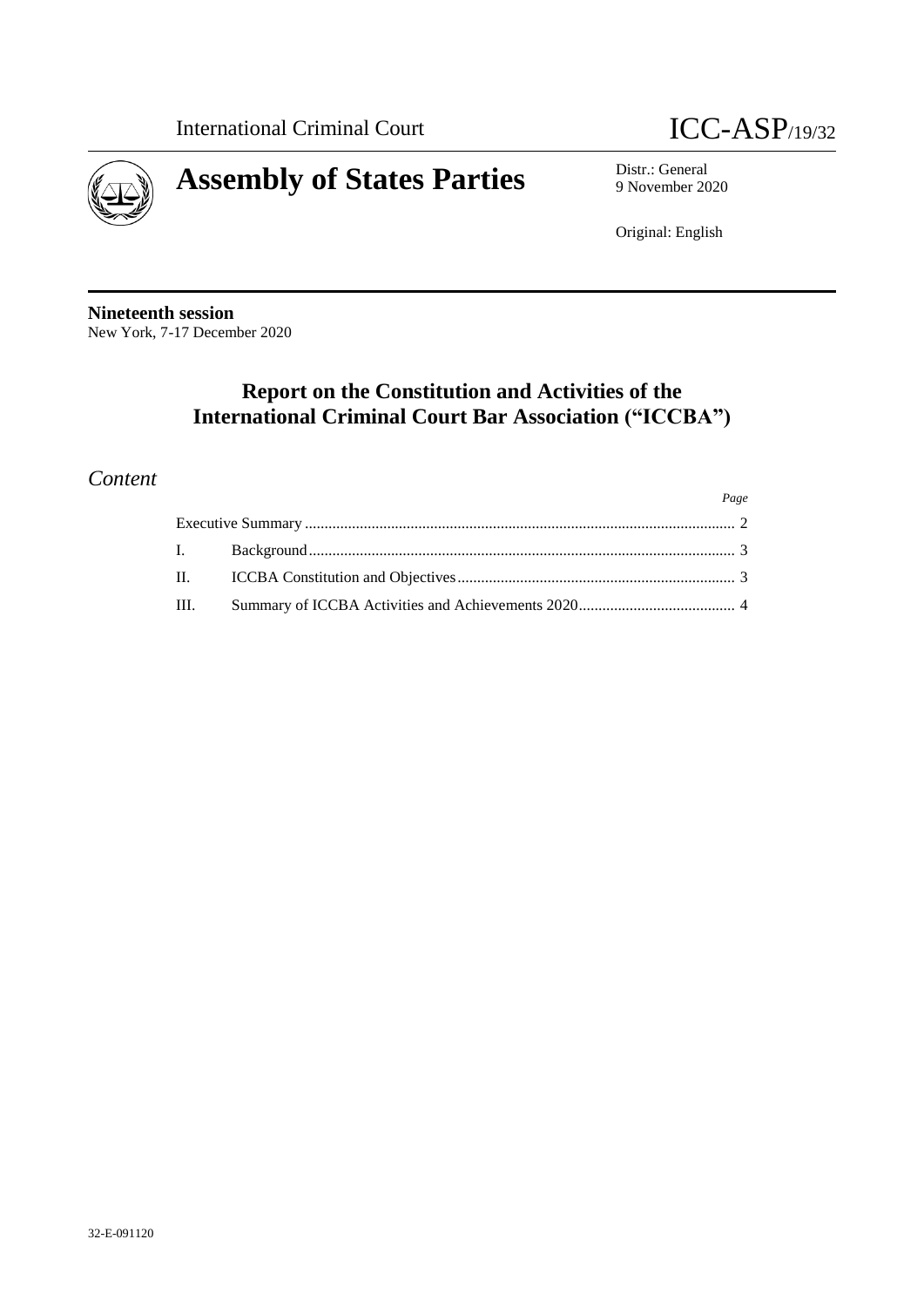#### *Executive Summary*

The quality of justice before the ICC depends on the ability of Counsel for Victims and the Defence to perform their respective roles effectively and independently. The overriding goal of the ICCBA is to strengthen the capacity of independent Counsel to perform this role and ensure that the views and concerns of Victims' and Defence Counsel and Support Staff are represented at the Court. The ICCBA continues to have an open dialogue with the Registrar and relevant Registry officials to discuss the views and concerns of Victims and Defence Counsel and Support Staff and seek improvements in their general conditions of work before the Court. The ICCBA has directly, and through partners, organised a variety of substantive and skills-based trainings for Counsel and Support Staff, and has launched various online training initiatives and reference tools, through its website [\(www.iccba-abcpi.org\)](http://www.iccba-abcpi.org/), to provide easier access to expert training to its globally-based membership. Externally, the ICCBA is building a worldwide network of Counsel interested in the ICC, reaching out beyond the limits of current membership to the Rome Statute, raising awareness of the ICC system in non-States Parties and supporting the Court's goal of reaching universality. Important components of this initiative include the network of Regional and National Focal Points who can explain the role and work of the ICC and the ICCBA and concluding cooperation agreements with national and regional bar associations and other relevant entities. The ICCBA is an indispensable and reliable partner of the Assembly and the Court in achieving transparent criminal justice by enhancing the quality of representation of Victims, Defendants and other persons before the Court. The ICCBA remains the only independent representative body of counsel recognised by the Assembly pursuant to the ICC Rules of Procedure and Evidence<sup>1</sup> and welcomes this increased recognition. The ICCBA will continue to work with the Assembly to strengthen the Court and the Rome Statute system.

 $\overline{a}$ 

<sup>1</sup> Operative paragraph 80 of resolution ICC-ASP/18/Res.6 entitled "Strengthening the International Criminal Court and the Assembly of States Parties", adopted by the Assembly of States Parties on 6 December 2019.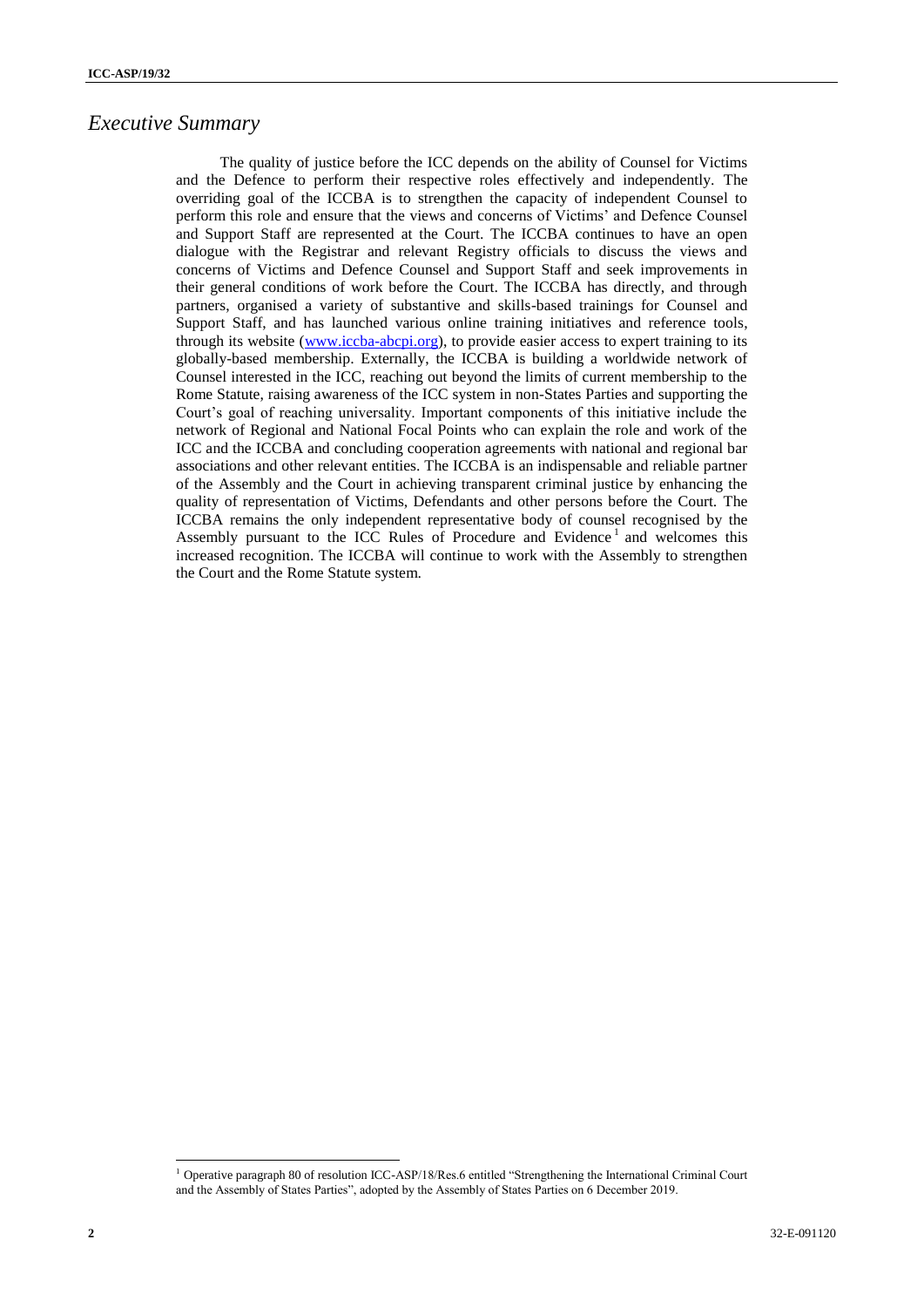### **I. Background**

1. Operative paragraph 81 of resolution ICC-ASP/18/Res.6 entitled "Strengthening the International Criminal Court and the Assembly of States Parties", adopted by the Assembly of States Parties ("the Assembly") on 6 December 2019, invited the International Criminal Court Bar Association ("ICCBA") to report to the Assembly, through the Bureau, on its constitution and activities in advance of the nineteenth session. The present "Report on the Activities of the ICCBA" aims at providing the Assembly with information in response to this invitation.

#### **II. ICCBA Constitution and Objectives**

2. The ICCBA operates in accordance with its Constitution.

3. The ICCBA Constitution was adopted on 30 June 2016 in The Hague by Counsel registered on the List established by the International Criminal Court ("ICC", "the Court") pursuant to rule 22 of the ICC Rules of Procedure and Evidence ("RPE") ("List of Counsel"). The ICCBA Constitution establishes the ICCBA as an independent representative body of Counsel pursuant to rule 20(3) of the RPE. Its establishment in June 2016 and its recognition by the Assembly in November 2016, marked the fulfillment of a long-standing goal to establish a much-needed representative association of legal practitioners focused on matters relevant to the work of List Counsel and Support Staff before the ICC.

4. The objectives of the ICCBA are set out in Article 2 of its Constitution. These include supporting the functions, efficiency and independence of Counsel practicing before the ICC (para. 1); the promotion of the highest professional standards and ethics of Counsel (para. 2) as well as their proficiency and competence in the field of advocacy, procedural and substantive criminal law and information technology systems relevant to their functions before the ICC (para. 3); the independent representation of the interests of Counsel and Support Staff (para. 7); the promotion of the rights of victims, defendants and other clients and Counsel before the Court (para. 8); the promotion of equality of arms (para. 11); and representation of interests and concerns of its members before the Assembly (para. 12).

5. The ICCBA serves as a collective voice for independent Counsel and Support Staff who represent victims, defendants and other actors (e.g. witnesses, States) before the ICC, provides a range of support and services to its membership, and acts as a forum for discussion on all matters pertaining to the ICC. As an independent body deeply and directly involved in ICC activities, it also aims to contribute to raising awareness on issues which may affect the functioning of the Court, in order to enhance the quality of justice at the ICC required under the provisions of the Rome Statute and other recognized texts pursuant to Article 2(5) of its Constitution. As the ICCBA's constituency extends to members of the legal profession in all countries, be they States Parties or not, the ICCBA seeks to develop and solidify its relationships with international, regional and national bars and other relevant organisations in order to promote and strengthen the Rome Statute system as well as discuss issues of mutual concern, including in countries and regions where the Court itself may have difficulties accessing.

6. The ICCBA is independent of the Court and is registered as a non-profit foundation ("*Vereniging*") under the laws of The Netherlands.

7. The ICCBA is funded primarily by membership fees. Its activities and outreach are the product of its members' voluntary contribution of their time and energy.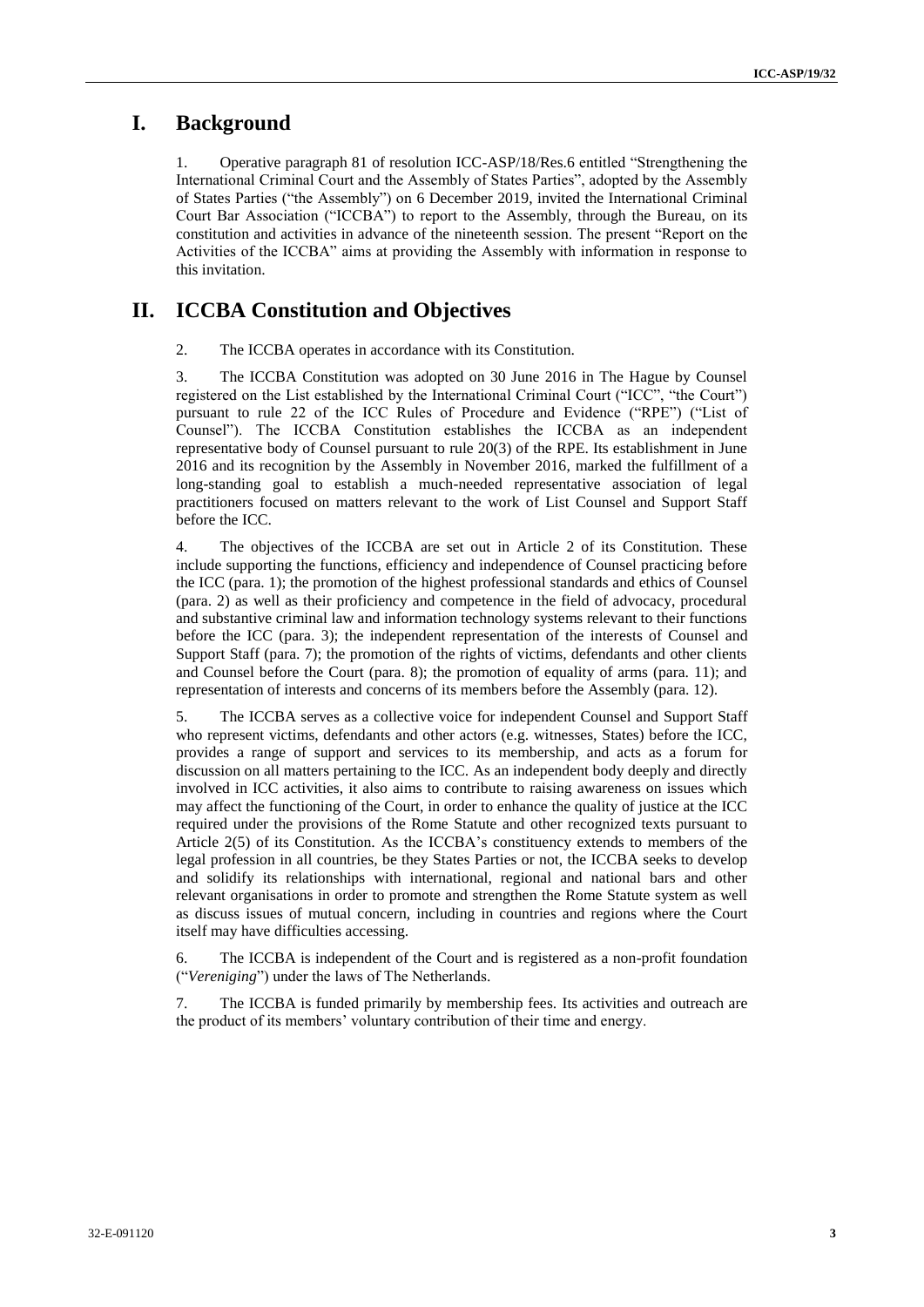### **III. Summary of ICCBA Activities and Achievements 2020**

8. Throughout the year, the ICCBA provided training to its members. In January 2020, the ICCBA held a training on '*How to draft a successful request for leave to appeal'*. This event was attended by defence team members, as well as several other members of the ICCBA, many of whom came to The Hague specifically for the training. In June 2020, a half-day virtual seminar was held, entitled 'Beyond Accused: *Representing suspects, witnesses and the interests of the defence before the ICC'.* The seminar concentrated on the role and ethical obligations of counsel assigned under Rule 74 and Articles 55 and 56. Unfortunately, due to the pandemic, the ICCBA was unable to hold the annual advocacy training course and other in-person events, but plans to organise further online training sessions in the near future. The ICCBA continues to expand its library of online training which covers substantive and procedural law as well as practical aspects of working on cases at the Court. The ICCBA online training portal facilitates easier access to expert training to the ICCBA's globally-based membership, some of whom are unable to be present in person in The Hague.

9. During 2020, the ICCBA has also been engaging with the Independent Expert Review. Representatives of both defence and victims counsel, and support staff met with the experts and raised issues of concern to our members. The Independent Expert Review panel members also requested written submissions from the ICCBA, which were provided in April 2020. The ICCBA welcomed the recommendations which the Independent Expert Review included in their final report which stated that the ICCBA should be involved in several initiatives. The ICCBA will work with the Court to implement these recommendations.

10. The ICCBA takes the well-being of victims and defence team members seriously and has engaged in a number of initiatives and taken various steps to help ensure that legal team members are aware of their obligations and behave collegiately, and fairly with each other. The ICCBA has previously issued a Directive on the Establishment and Functioning of the ICCBA Hotline and Complaint Mechanism for Harassment and Sexual Harassment, which it is working to implement, and is additionally engaging with the ICC Staff Union Council to discuss and work on issues of mutual concern in this area.

11. A major issue which is of concern to the members of the ICCBA is taxation of the fees of Counsel and Support Staff in the Host State. This is a matter that has been the subject of several meetings between the ICCBA and Registry of the Court throughout recent years. At the date of this report, there has been no resolution to this issue which potentially affects many defence and victims' counsel, and in particular their Support Staff. The ICCBA welcomed the report of the facilitator on legal aid, presented at the eighteenth session of the Assembly of States Parties, indicating that the implementation of a new legal aid policy should be postponed pending a resolution of the taxation issue. The ICCBA urges the Assembly to assess the issue of taxation in the Host State and find a solution to alleviate the situation for legal team members and move forward with the much-needed revision of the legal aid policy.

12. Meetings between the ICCBA Presidency and the Principals of the Court took place throughout the year to discuss various ongoing issues. The ICCBA welcomes the openness of the Principals to engage in such discussions, which are proving invaluable in working towards resolving issues which are faced by Counsel and Support Staff. These issues included: office space for the ICCBA at the seat of the Court, services for legal representatives for victims, insurance for legal team members on mission, the aforementioned taxation issue, mandatory membership of the ICCBA for List Counsel, and training activities. Many of these issues remain outstanding but it is hoped that these can be resolved with the Registry in the near future.

13. Due to the global pandemic it has proved difficult for the ICCBA to engage inperson outreach activities this year. The President of the ICCBA was invited to speak at the opening of the judicial year in January, which is a sign of the importance attached to defence and victims' representation before the Court.

14. The ICCBA continues to expand its affiliation agreements with organisations for lawyers and bar association around the world and in 2020 signed an agreement with the